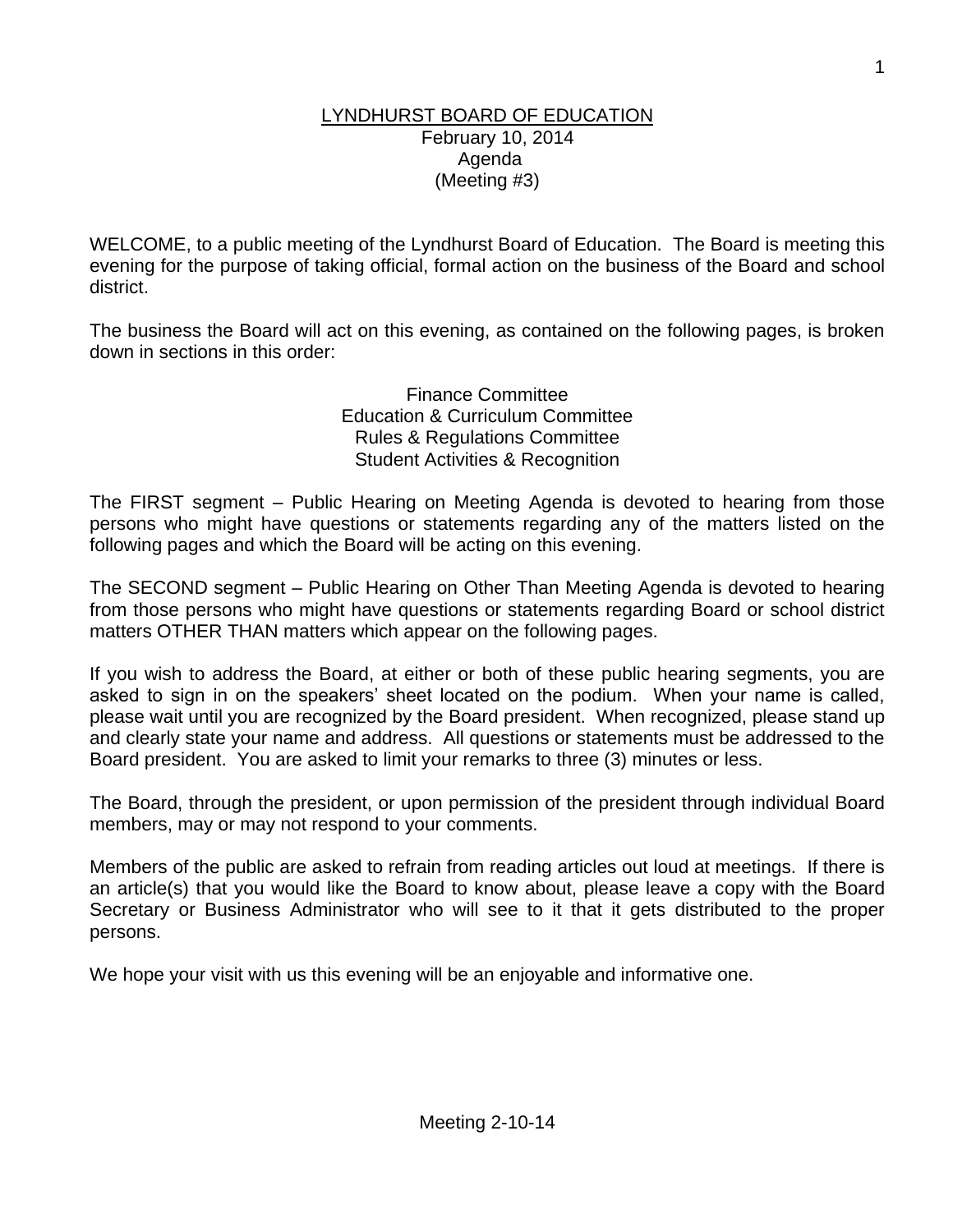## AGENDA

- 1. CALL TO ORDER
- 2. SALUTE TO FLAG
- 3. ROLL CALL
- 4. PRESIDING OFFICER'S MEETING NOTICE STATEMENT
- 5. APPROVAL OF MINUTES Meeting #19, 1-9-14 Sine Die Meeting #1, 1-9-14 Reorganization Meeting #2, 1-15-14
- 6. PUBLIC HEARING ON MEETING AGENDA
- 7. BOARD DISCUSSION & FORMAL BUSINESS AGENDA
- 8. UNFINISHED BUSINESS
- 9. NEW BUSINESS
- 10. SUPERINTENDENT'S REPORT
- 11. PUBLIC HEARING ON OTHER THAN MEETING AGENDA
- 12. ADJOURNMENT

### TABLE OF CONTENTS

| <b>Finance Committee</b>                    |   |
|---------------------------------------------|---|
| <b>Education &amp; Curriculum Committee</b> | 5 |
| <b>Rules &amp; Regulations Committee</b>    |   |
| Student Activities & Recognition Committee  |   |

PLEASE NOTE: It may be necessary, from time to time, to remove or make changes in a motion(s) between the time this agenda is prepared and when the Board takes action.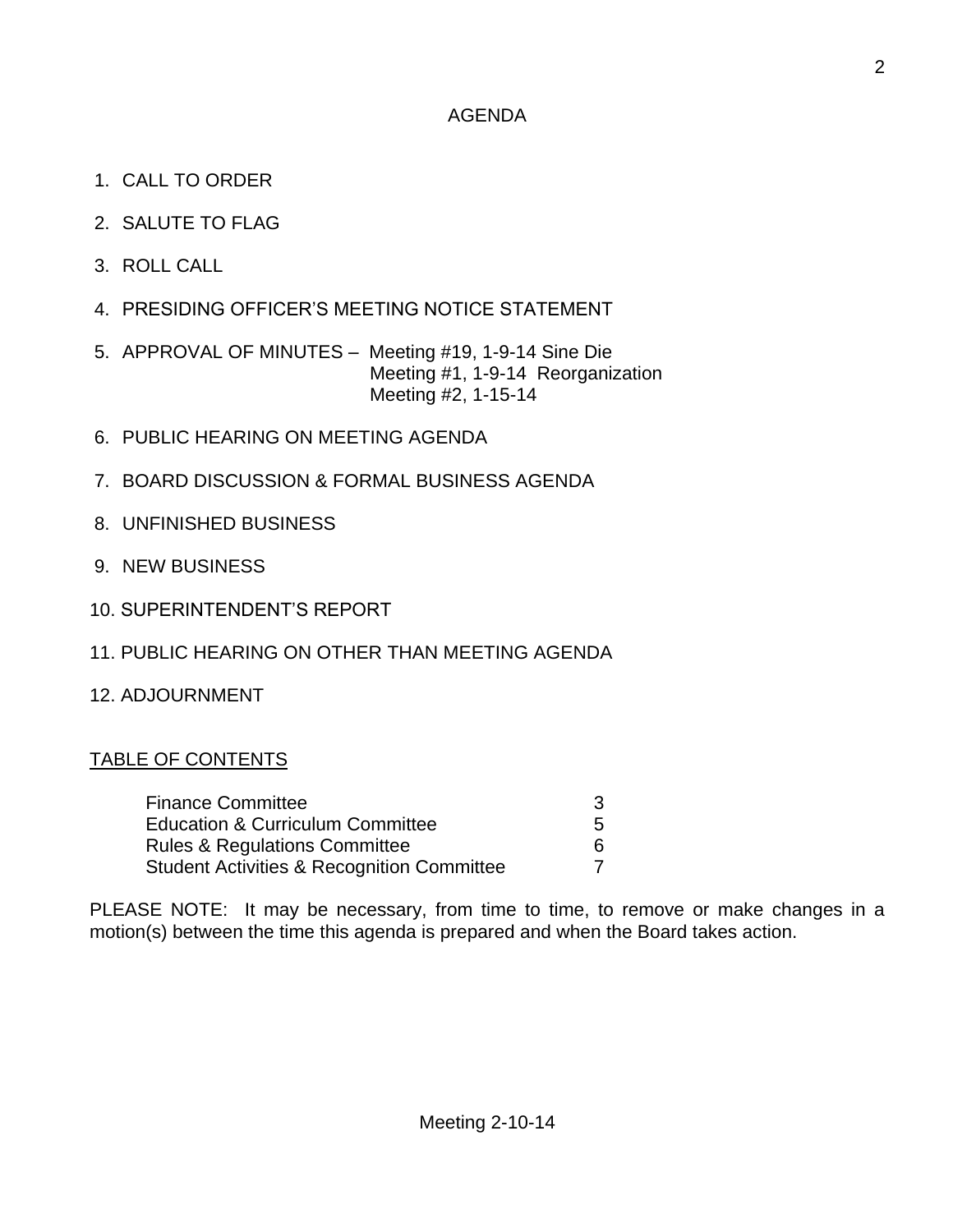Finance Committee: Thomas DiMascio, Chairperson Stephen Vendola Ronald Szwec

Any Board member who takes exception to any of the following listed actions under the category of Finance may so indicate now and a separate motion for each of the excepted actions will be entertained.

Motion made by second by second by that the following Finance<br>actions of the Board numbered through exception actions be adopted. actions of the Board numbered through exception actions be adopted.

Roll Call For:

- 1. BE IT RESOLVED, by the Lyndhurst Board of Education that it has received and accepts the financial reports of the Secretary and Treasurer of School Monies for the month ended January 31, 2014 and certifies that the reports indicate that no major account or fund is over expended in violation of NJAC 6A:23-2.11(a) and that sufficient funds are available to meet the district's financial obligations for the remainder of the school year. A copy of the certification shall be included in the minutes.
- 2. BE IT RESOLVED, that the payroll for the month ended January 31, 2014 be and the same is hereby approved and ordered paid:

Payroll \$ 2,073,659.72

3. BE IT RESOLVED, that the attached list of supplies received and services rendered to the Board of Education of the Township of Lyndhurst, County of Bergen, for the month ended February 10, 2014 be and the same are hereby approved and ordered paid:

| Charter School (Fund 10)  | 4,744.00       |
|---------------------------|----------------|
| Current Expense (Fund 11) | \$953,855.62   |
| Special Revenue (Fund 20) | \$117,136.46   |
| Total                     | \$1,075,736.08 |
| General Ledger            | 80,199.79      |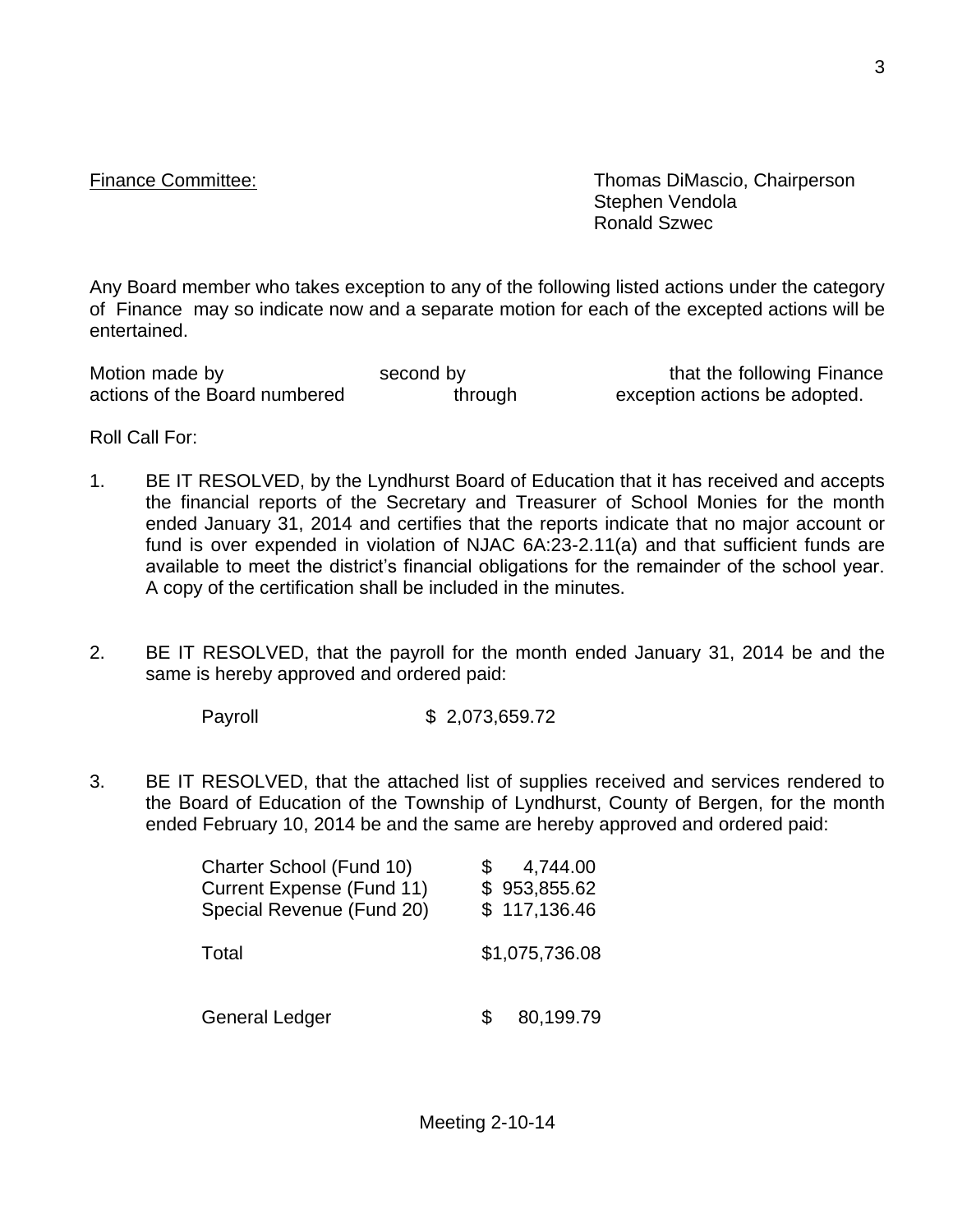- 4. BE IT RESOLVED, that the Board of Education of the Township of Lyndhurst, County of Bergen, approve the services for Jarvis Plumbing and Heating through February 10, 2014 in the amount of \$12,504.00.
- 5. BE IT RESOLVED, that cafeteria services rendered to the Board of Education of the township of Lyndhurst, County of Bergen, for the Month of January 2014, be and the same are hereby approved and ordered paid:

| Payroll/Payroll Taxes | \$26,528.69 |
|-----------------------|-------------|
| Services              | \$41,678.75 |

- 6. BE IT RESOLVED, that the Lyndhurst Board of Education approve the attached transfers for the month of January 2014.
- 7. BE IT RESOLVED, that the Lyndhurst Board of Education accept the bid for window replacement at Washington School from R.D. Architectural Products, Inc., Fair Lawn, New Jersey, in the amount of \$222,800.00.

| <b>Other Bids: Northeastern Interior Services</b> | \$285,000.00 |
|---------------------------------------------------|--------------|
| Whitestone Construction, Corp. \$727,000.00       |              |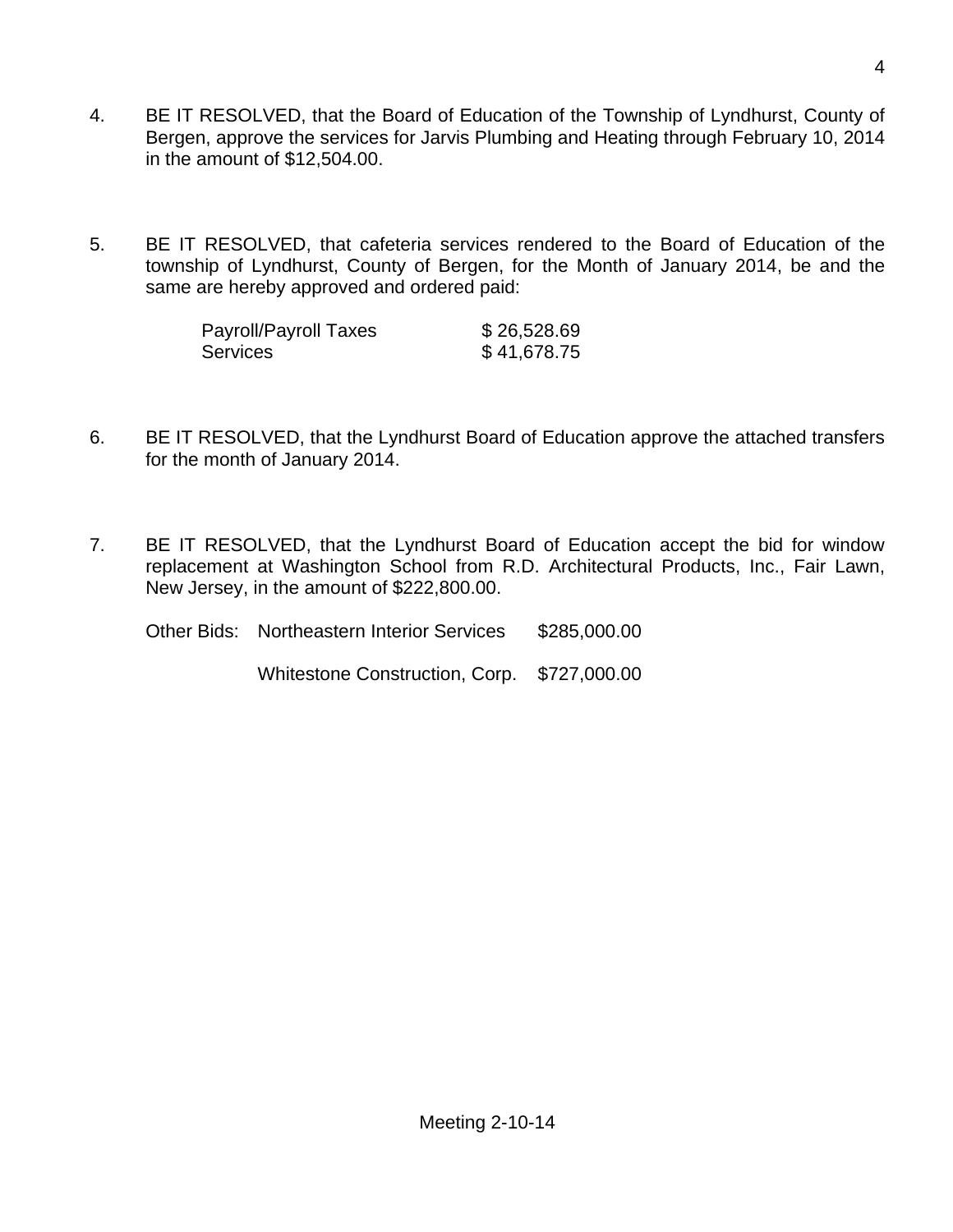# Education & Curriculum Committee: Josephine Malaniak, Chairperson

Susan Alcuri Joseph Abruscato

Any Board member who takes exception to any of the following listed actions under the category of Education & Curriculum may so indicate now and a separate motion for each of the excepted actions will be entertained.

Motion made by second by second by that the following Education and<br>Curriculum actions of the Board numbered through exception actions be Curriculum actions of the Board numbered through exception actions be adopted.

Roll Call For:

1. BE IT RESOLVED, that the Lyndhurst Board of Education approve Kindergarten registration for the Lyndhurst Public Schools.

| March 11 & 12, 2014 | From: $9:00$ a.m. $-11:00$ a.m.<br>1:00 p.m. $-3:00$ p.m. | <b>High School Auditorium</b>                         |
|---------------------|-----------------------------------------------------------|-------------------------------------------------------|
| March 18, 2014      | From: $6:00$ p.m. $-8:30$ p.m.                            | <b>Board Office</b><br>420 Fern Avenue<br>$2nd$ Floor |

- 2. BE IT RESOLVED, that the Lyndhurst Board of Education approve a new Algebra I elective for Grade 8. Curriculum and course descriptions are forthcoming.
- 3. BE IT RESOLVED, that the Lyndhurst Board of Education approve the Lyndhurst Middle School Junior National Honor Society.
- 4. BE IT RESOLVED, that the Lyndhurst Board of Education approve the modification of the high school daily schedule to accommodate HSPA testing to:

March  $4<sup>th</sup>$ , March  $5<sup>th</sup>$ , March  $6<sup>th</sup>$ , 2014 Testing 8:00 AM – 12:00 PM Non-testing 11:00 AM – 3:00 PM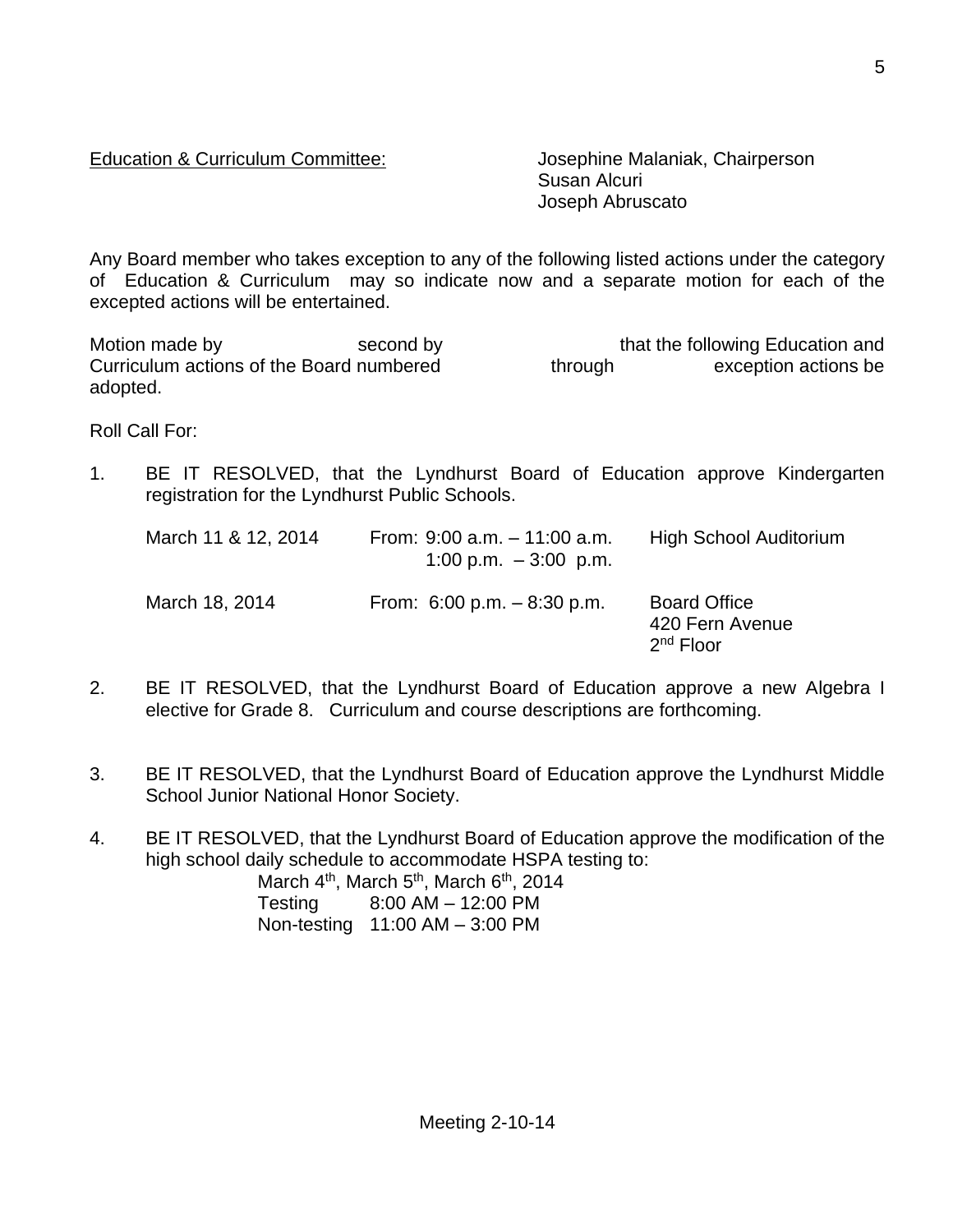Stephen Vendola Sheri Jarvis

Any Board member who takes exception to any of the following listed actions under the category of Rules & Regulations Committee may so indicate now and a separate motion for each of the excepted actions will be entertained.

Motion made by Second by Second by that the following Rules & Regulations Committee actions of the Board numbered through exception actions be adopted.

Roll Call For:

1. BE IT RESOLVED, that the Lyndhurst Board of Education approve the following use of school facilities:

| <b>Organization</b>        | Place                                   | Time, Date, Purpose                                                                              |
|----------------------------|-----------------------------------------|--------------------------------------------------------------------------------------------------|
| <b>Ellis Dance Studio</b>  | <b>High School</b><br>Auditorium        | $3:00$ p.m. $-5:30$ p.m.<br>1/18/14<br>Dance Showcase                                            |
| Jefferson/Columbus PTA     | Jefferson Community<br>All Purpose Room | 6:30 p.m. $-8:30$ p.m.<br>2/11/14<br><b>PTA Meeting</b>                                          |
| Lyndhurst Little League    | Jefferson School<br>Gym                 | $3/7/14 - 7:00$ pm $-9:00$ pm<br>$3/8/14 - 9:00$ am $- 11:00$ am<br><b>Little League Tryouts</b> |
| Jefferson/Columbus PTA     | Jefferson & Columbus<br>Parking Lot     | 8:30 a.m. $-$ 1:00 p.m.<br>3/24/14<br><b>Clothing Drive</b>                                      |
| <b>Sacred Heart School</b> | <b>High School</b><br>Track             | $8:00$ a.m. $-4:00$ p.m.<br>5/18/14<br><b>Track Meet</b>                                         |
| <b>Lyndhurst Parks</b>     | <b>High School</b><br>Gym               | 6:00 a.m. $-5:00$ p.m.<br>2/15/14<br><b>Cheering Competition</b>                                 |
| <b>Booster Club</b>        | <b>High School</b><br>Gym               | $9:00$ a.m. $-9:00$ p.m.<br>2/8 & 2/9/14<br><b>Basketball Tournament</b>                         |
|                            |                                         |                                                                                                  |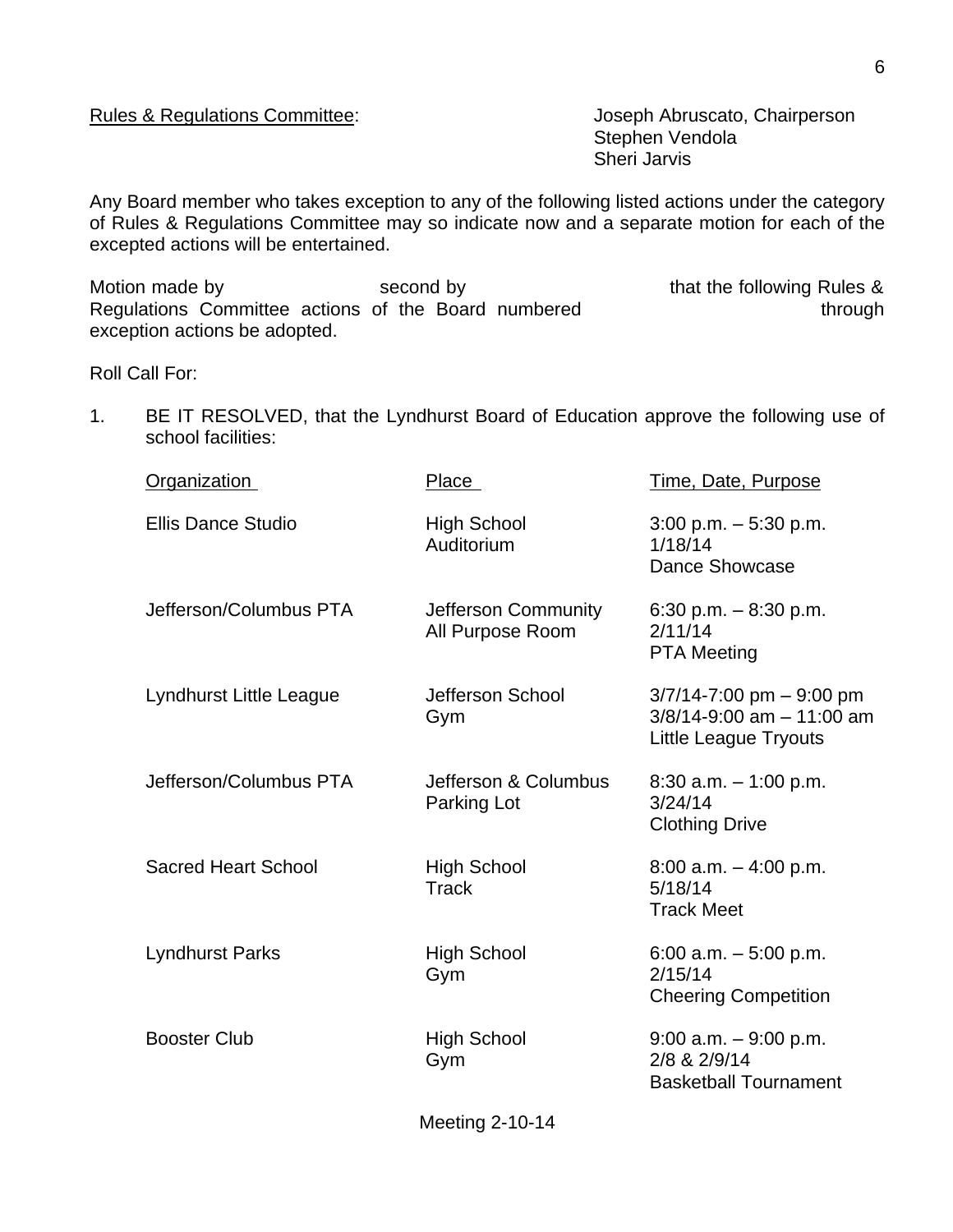## Student Activities & Recognition Committee: Sheri Jarvis, Chairperson

Josephine Malaniak Joseph Abruscato

Any Board member who takes exception to any of the following listed actions under the category of Student Activities and Recognition Committee may so indicate now and a separate motion for each of the excepted actions will be entertained.

Motion made by The Second by Second by that the following Student Activities and Recognition Committee actions of the Board numbered through exception actions be adopted.

Roll Call For:

- 1. BE IT RESOLVED, that the Lyndhurst Board of Education approve home instruction for (4) four students, subject to state approval.
- 2. BE IT RESOLVED, that the Lyndhurst Board of Education grant permission for (1) Other Health Impaired student to attend Chancellor Academy in Pompton Plains, at a tuition of \$56,340.00, pro-rated, effective January 2, 2014. Transportation is being arranged through SBJC.
- 3. BE IT RESOLVED, that the Lyndhurst Board of Education approve the Lyndhurst Jr. Track Program.